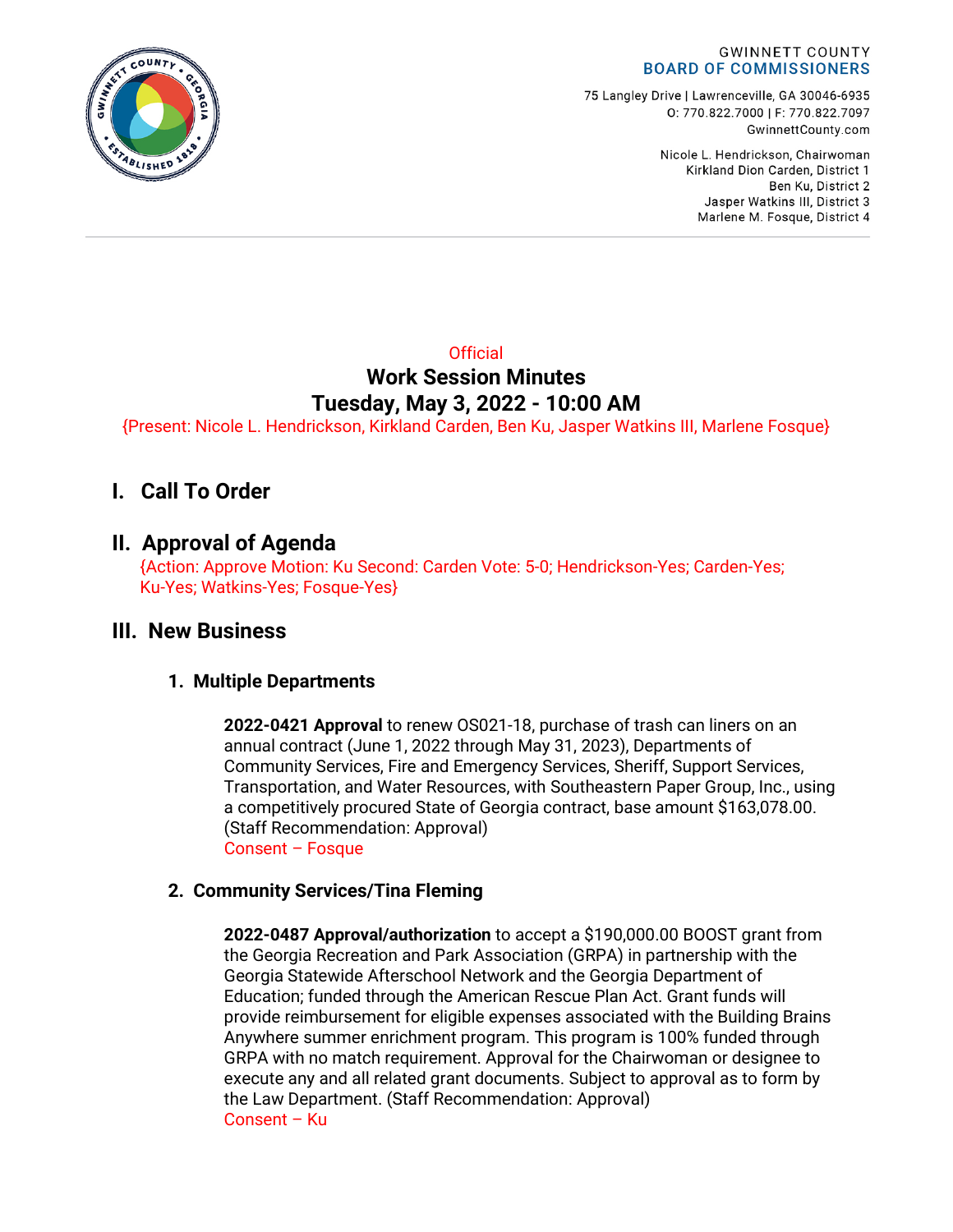**Work Session Official Minutes Tuesday, May 3, 2022 - 10:00 AM Page 2**

## **III. New Business**

#### **3. Financial Services/Buffy Alexzulian**

**2022-0434 Award RP011-22**, provide information technology and other internal auditing services on an annual contract (May 4, 2022 through May 3, 2023), to Global Solutions Group, Inc., base amount \$212,915.00 (negotiated cost savings of approximately \$800.00). Contract to follow award. Subject to approval as to form by the Law Department. (Staff Recommendation: Award) Consent – Ku

**2022-0435 Approval** of tax digest corrections, including changes to the digest, additions, deletions and errors discovered during the billing and collection process of the Tax Assessors and Tax Commissioner's Office. Adjustments amount to an increase of assessed value in the amount of \$1,520,660.00, a decrease in assessed value of \$7,459,080.00 for a net decrease of \$5,938,420.00 for tax years 2016 through 2021. (Staff Recommendation: Approval) (Board of Assessors Approved on April 6, 2022, Vote 4-0) Consent – Carden

**2022-0422 Approval/authorization** of the March 31, 2022 Monthly Financial Status Report and ratification of all budget amendments. Consent – Fosque

#### **4. Fire Services/Russell S. Knick**

**2022-0436 Award OS016-22**, purchase of new SP95 aerial ladder truck, to Sutphen Corporation, \$1,439,415.53 (cost savings of \$58,350.47). This contract is funded by the 2017 SPLOST Program. (Staff Recommendation: Award) Consent – Carden

#### **5. Human Resources/Adrienne McAllister**

**2022-0426 Approval** to renew RP012-19, provision of an Employee Assistance Program (EAP) and work-life services on an annual contract (January 1, 2023 through December 31, 2023), with Harris, Rothenberg International, Inc., dba Humana EAP and Work-Life Services, base amount \$212,651.36. (Staff Recommendation: Approval) Consent – Fosque

**2022-0428 Approval** to renew RP003-21, provision of a voluntary benefits program on an annual contract (January 1, 2023 through December 31, 2023), with ReliaStar Life Insurance Company, base amount \$844,918.68. This contract is entirely participant funded. (Staff Recommendation: Approval) Consent – Fosque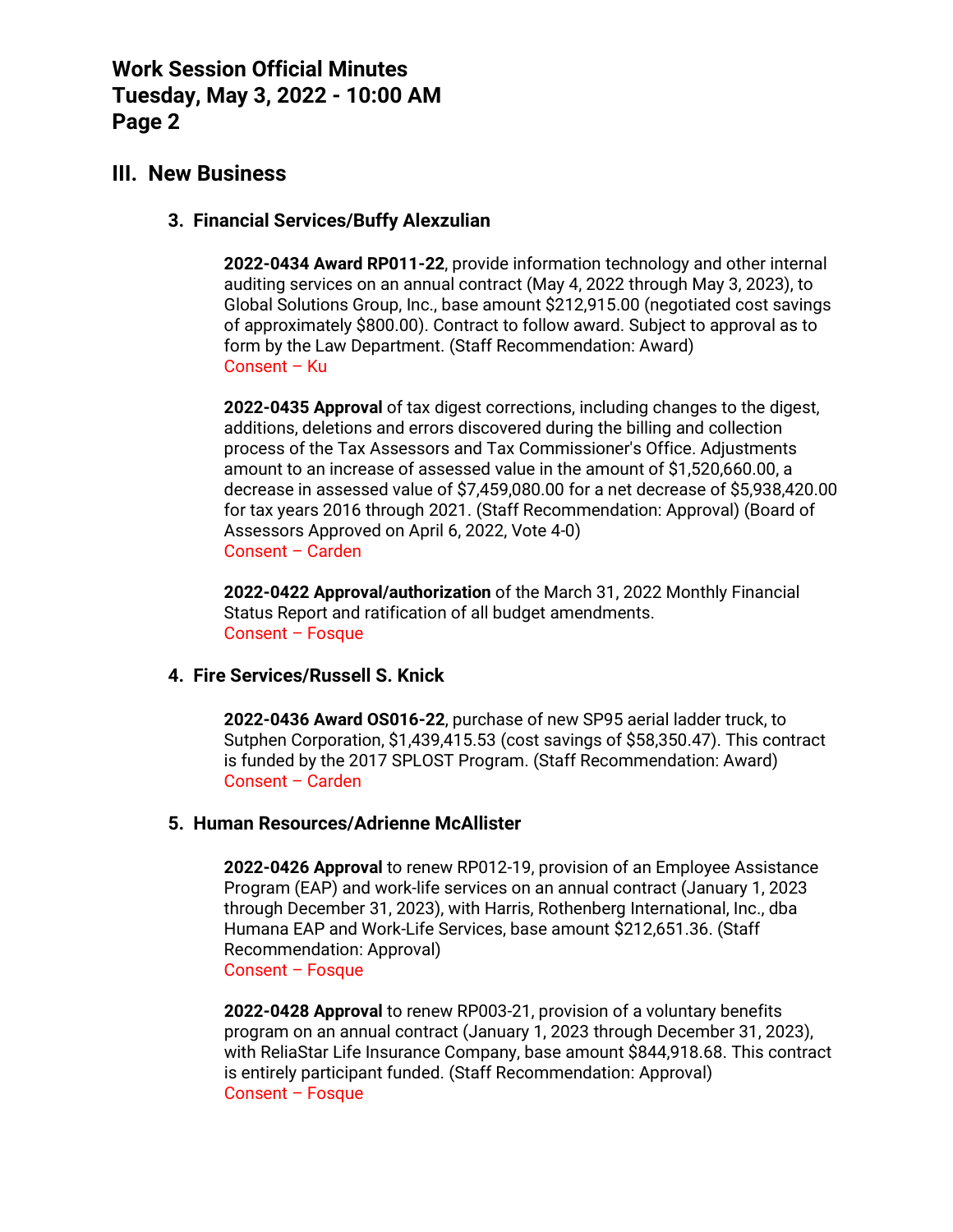**Work Session Official Minutes Tuesday, May 3, 2022 - 10:00 AM Page 3**

## **III. New Business**

### **5. Human Resources/Adrienne McAllister**

**2022-0431 Approval** to renew RP005-21, provision of life, accident and disability plans on an annual contract (January 1, 2023 through December 31, 2023), with Metropolitan Life Insurance Company dba MetLife, base amount \$3,829,541.10. This contract is funded 42% by participants. (Staff Recommendation: Approval) Consent – Fosque

### **6. Information Technology Services/Dorothy Parks**

**2022-0433 Approval** to renew OS018-19, purchase of Cisco networking equipment and IT infrastructure products and services on an annual contract (July 16, 2022 through July 15, 2023), with Prosys Information Systems, Inc., using a competitively procured State of Georgia contract, base amount \$6,600,000.00. (Staff Recommendation: Approval) Consent – Ku

### **7. Police Services/James D. McClure**

**2022-0425 Approval** to renew RP011-20, automated speed detection school zone safety program on an annual contract (June 1, 2022 through May 31, 2023), with RedSpeed Georgia, LLC, estimated revenue \$3,000,000.00. (Staff Recommendation: Approval) Consent – Carden

#### **8. Transportation/Lewis Cooksey**

**2022-0447 Award BL031-22**, provision of speed humps on an annual contract (May 3, 2022 through May 2, 2023), to Georgia Paving, Inc. and The Dickerson Group, Inc., base bid \$800,000.00. This contract is funded 37.5% by the 2017 SPLOST Program. (Staff Recommendation: Award) Consent – Carden

**2022-0374 Approval/authorization** for the Chairwoman to execute an agreement with the Lilburn Community Improvement District (CID) regarding the US29/SR8 Lawrenceville Highway at Ronald Reagan Parkway Intersection Improvement project. The CID has requested mast arms with a smooth black finish and has agreed to contribute \$15,000.00 to the cost of the project. Subject to approval as to form by the Law Department.

Consent – Ku